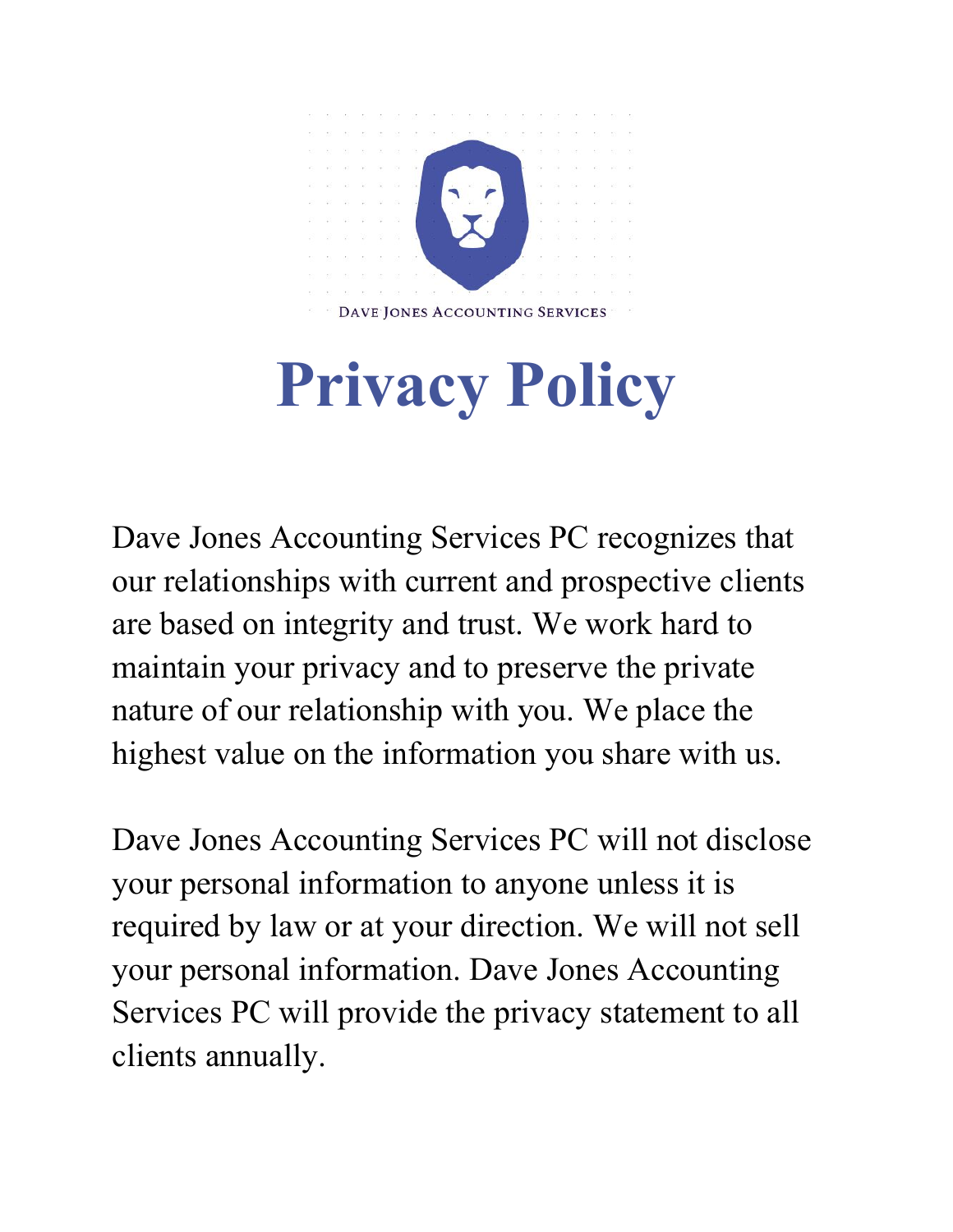We want our clients to understand what information we collect, how we use it, and how we protect it responsibly.

Why We Collect Your Information

We gather information about you so that we can:

- Help design and implement the tax preparation, tax planning, bookkeeping, and payroll related services we provide you; and
- Comply with the Federal and State laws and regulations that govern us.

What Information We Collect and Maintain

We may collect the following types of "nonpublic" personal information" about you:

- Information from our initial meeting or subsequent consultations about your identity, such as your name, address, social security number, date of birth, and financial information.
- Information that we generate to service your financial needs.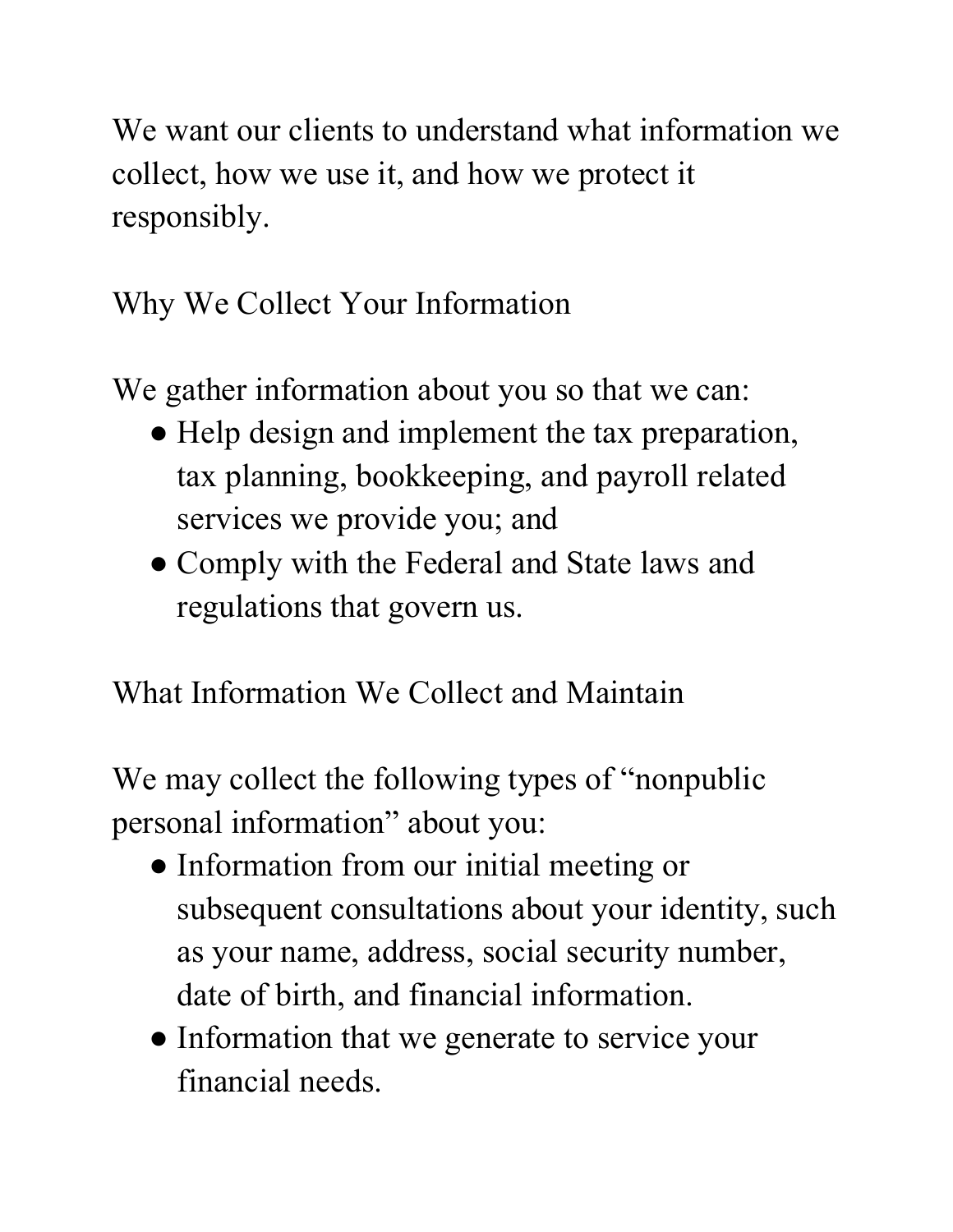• Information that we may receive from third parties with respect to your financial profile.

What Information We Disclose

We are permitted by law to disclose nonpublic information about you to unaffiliated third parties in certain circumstances. For example, in order for us to provide tax preparation services to you, we may disclose your personal information in limited circumstances to various service providers, such as our tax preparation software. If an employee leaves Dave Jones Accounting Services PC to join another firm, s/he is not permitted to retain copies of client information.

Dave Jones Accounting Services PC will not disclose any personal information about you or your account(s) unless one of the following conditions is met:

- We receive your prior written consent; or
- We have documentation that the recipient is your authorized representative; or